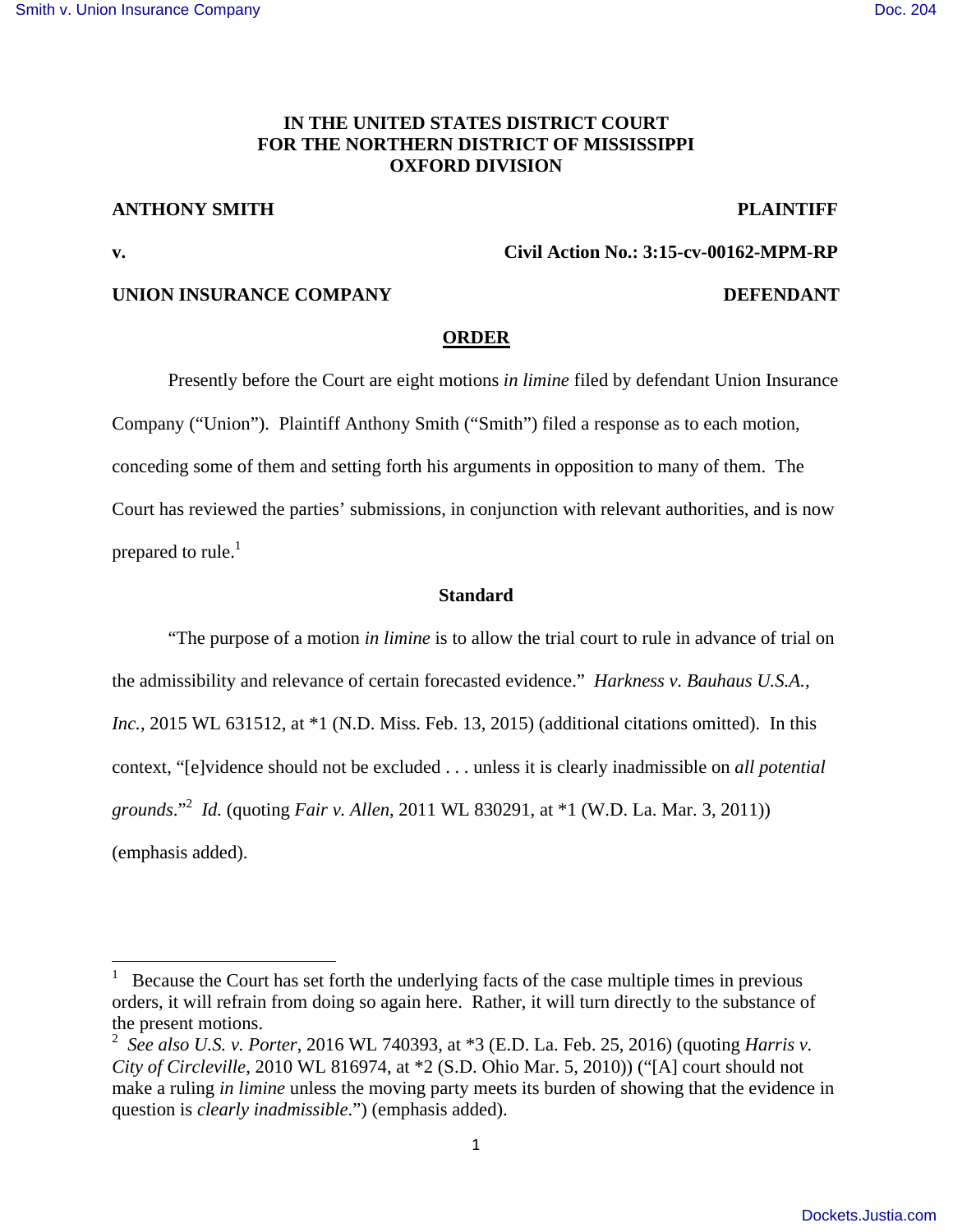Evidentiary rulings "should often be deferred until trial so that questions of foundation, relevancy and potential prejudice can be resolved in proper context." *Rivera v. Salazar*, 2008 WL 2966006, at \*1 (S.D. Tex. July 30, 2008) (citing *Sperberg v. Goodyear Tire & Rubber Co.*, 519 F.2d 708, 712 (6th Cir. 1975)). Moreover, the "[d]enial of a motion *in limine* does not necessarily mean that all evidence contemplated by the motion will be admitted at trial. Denial merely means that without the context of trial, the court is unable to determine whether the evidence in question should be excluded." *Gonzalez v. City of Three Rivers*, 2013 WL 1150003, at \*1 (S.D. Tex. Feb. 8, 2013) (quoting *Hawthorne Partners v. AT&T Tech., Inc.*, 831 F.Supp. 1398, 1400 (N.D. Ill. 1993); *Luce v. United States*, 469 U.S. 38, 41 n.4, 105 S.Ct. 460, 83 L.Ed.2d 443 (1984)).

This Court has previously emphasized that "[t]he purpose of motions *in limine* is not to re-iterate matters which are set forth elsewhere in the Rules of Civil Procedure or Rules of Evidence, but, rather, to identify *specific* issues which are likely to arise at trial, and which, due to their complexity or potentially prejudicial nature, are best addressed in the context of a motion *in limine*." *Maggette v. BL Development Corp.*, 2011 WL 2134578, at \*4 (N.D. Miss. May 21, 2011) (emphasis in original); *see also Estate of Wilson v. Mariner Health Care, Inc.*, 2008 WL 5255819, at\*1 (N.D. Miss. Dec. 16, 2008) ("[M]otions *in limine* should be narrowly tailored to address issues which will likely arise at trial and which require a pre-trial ruling due to their complexity and/or the possibility of prejudice if raised in a contemporaneous objection."). Additionally, a motion "set[ting] forth a lengthy laundry list of matters, most of them of a highly vague nature . . . constitutes an improper 'shotgun' motion which fails to meet this court's standards for motions *in limine*." *Estate of Wilson*, 2008 WL 5255819, at \*1.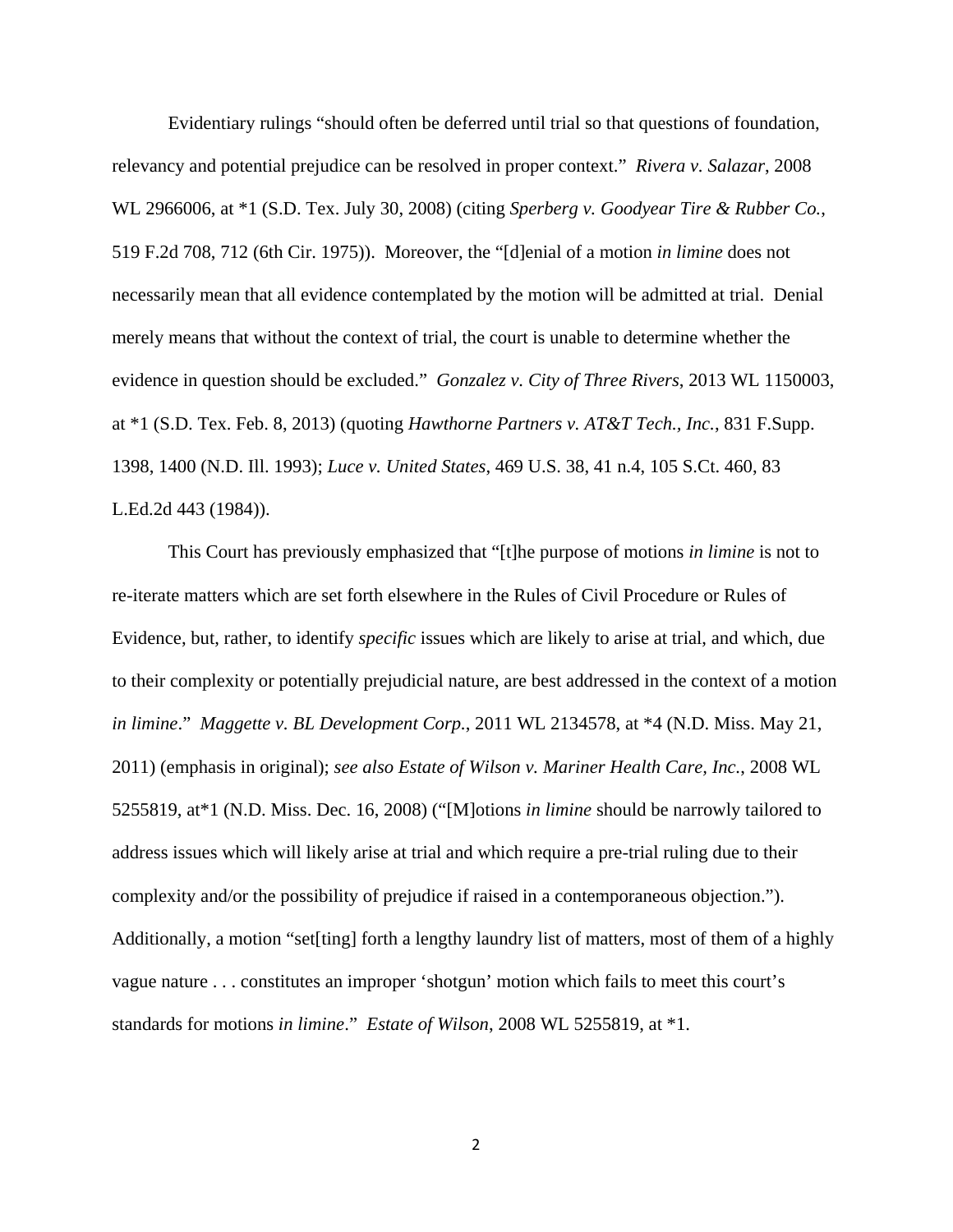#### **Discussion**

 The Court will address each of Union's eight motions in turn. *Motion to exclude testimony or other evidence regarding any physical injury [170]:* 

 In this motion, Union argues that the Court should exclude any evidence relating to Smith's physical injuries or physical limitations, stating that the complaint "alleges that Union's actions resulted in pain, discomfort and emotional distress, including worry and axiety [sic]. . . [but] does not make a claim for any physical injury, exacerbation of physical injury and/or permanent physical limitations as a result of Union's alleged delay." Union additionally emphasizes multiple responses to interrogatories, wherein Smith makes no mention of any physical injury or limitations.

 In response, Smith avers that "[t]o the extent that [Union's] Motion seeks to exclude damages for the physical aspect of worry, anxiety, emotional distress together with unnecessarily incurred pain and discomfort caused by [Union's] delay and constructive denial for medical care[, Union's] Motion is misplaced. It is conceded that there is no allegation of any permanent physical limitation but Plaintiff has plainly alleged unnecessarily incurred pain and discomfort caused by delay in medical care and immense and ongoing worry, anxiety and emotional distress caused by that delay that are indeed physical injuries and should not be stricken."

 To the extent it is opposed, Union's motion will be denied. In his prayer for relief, Smith requests compensation for, among other things, "[p]ast unnecessarily incurred pain and discomfort caused by Defendants [sic] delay and constructive denial for medical care[.]" In the Court's view, this prayer for relief shows Smith's intent, from the outset, to seek recovery for physical injuries suffered due to Union's conduct—specifically, pain and discomfort. Although his stated cause of action was for intentional/negligent infliction of emotional distress, he never

3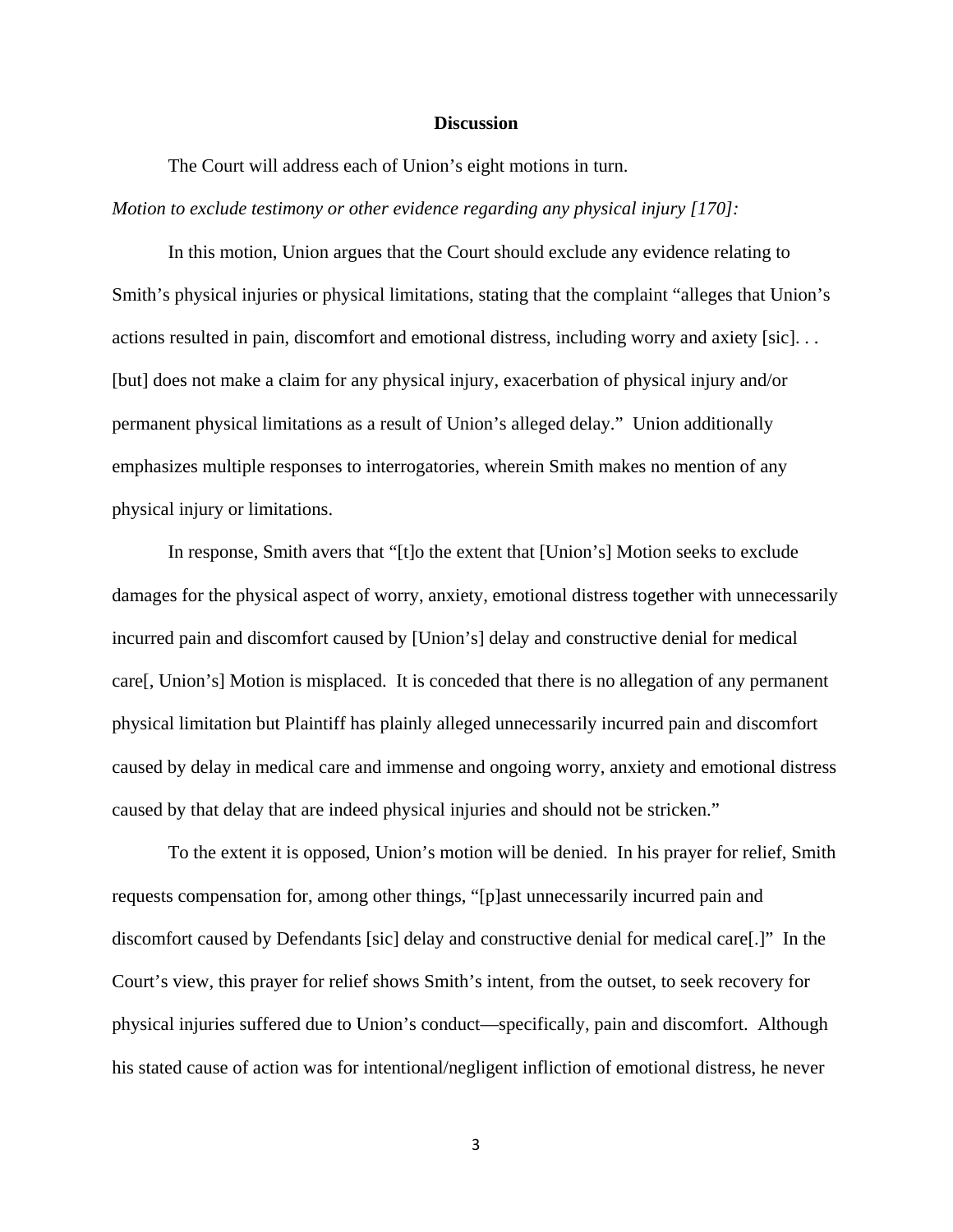stated that he did not wish to seek damages for the physical manifestations of his emotional injuries, and Union's assertions to the contrary are erroneous. As a result, this request will be denied. Union may, however, submit proposed jury instructions concerning damages that address its concerns, and the Court will entertain those submissions at the appropriate time. Nevertheless, at the present time, the Court will grant the motion to the extent it is unopposed and deny it in all other respects.

# *Motion to exclude evidence concerning the Mississippi Workers' Compensation Act not specifically pled in the complaint [172]:*

 The Court now turns to Union's request that the Court exclude "any testimony or other evidence regarding the denial or delay in authorizing or paying any benefits in the underlying workers' compensation claim that have not been specifically pled in the [c]omplaint." In the motion, Union contends that although this action has been narrowed to four specific alleged instances of delay, Smith will likely attempt to offer evidence concerning other delays in receiving benefits.

 In his reply, Smith states that "[t]o the extent [Union] seeks to exclude damages not pled, the Motion is conceded."

 Accordingly, the motion will be granted, and Smith will not be permitted to introduce evidence concerning damages that were not pled.

# *Motion to exclude evidence regarding forty-five day period for scheduling and completion of employer medical evaluations [174]:*

 In its next motion, Union asks the Court to exclude any testimony or other evidence concerning a forty-five day requirement for scheduling or completing an employer medical evaluation ("EME"). Union contends that "[t]here is no such requirement contained in any statute, rule, fee schedule or other applicable authority that applies to the issues raised in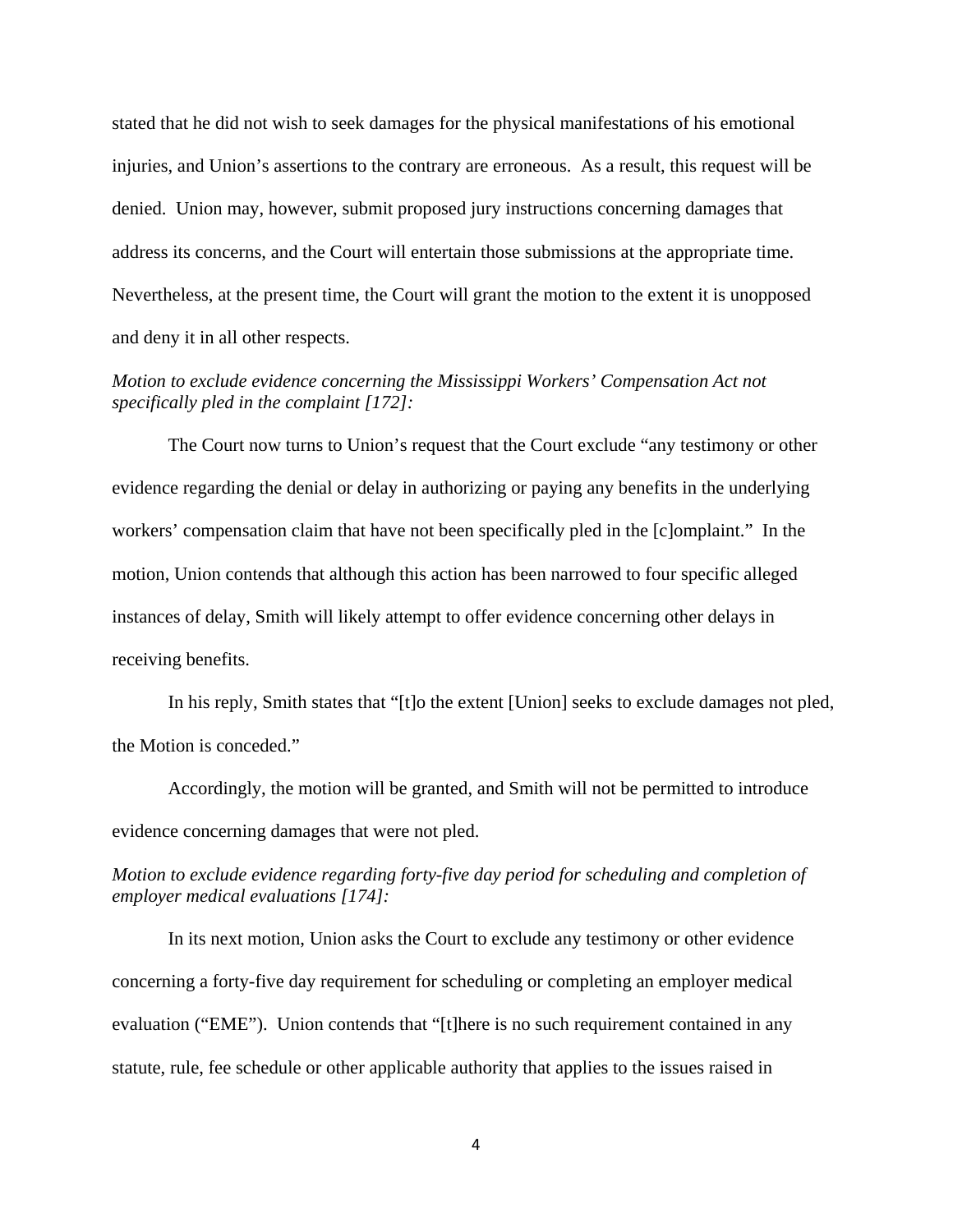[Smith's] complaint." This motion stems from Smith's response to Union's motion for summary judgment, wherein Smith made reference to a forty-five day requirement for conducting an EME in the 2013 medical fee schedule. However, the parties agree that the 2007 fee schedule—not the 2013 schedule—is applicable to this action. Therefore, Union argues that any reference to the new requirement in the 2013 fee schedule is irrelevant and should be excluded.

 Smith states that he does not contest the motion. He does emphasize, however, that in referencing the 2013 fee schedule, he was simply responding to Union's motion for summary judgment and pointing out that the conduct at issue in this case has now been banned by the Mississippi Workers' Compensation Commission.

 The Court appreciates the point Smith made in his response to Union's summary judgment motion and recognizes that the 2013 fee schedule is not applicable in the case at hand. Consequently, it will grant the motion and exclude any references to the requirements of the 2013 fee schedule.

### *Motion to exclude testimony and references to Smith's loss of income [178]:*

 Union next requests that the Court prohibit testimony or reference to Smith's loss of income as an athletic trainer. At the time Smith was injured, he held a part-time job as an athletic trainer for the sports teams of the Desoto County School District, in addition to his teaching position.<sup>3</sup> Because Smith was unable to complete the tasks required of an athletic trainer due to the injuries he sustained in the accident, he was replaced in November 2009 about three months after the accident occurred.

 In the present motion, Union avers that any lost income Smith experienced due to his inability to perform his duties as an athletic trainer can only be traced to his initial injuries when

<sup>&</sup>lt;sup>3</sup> For this position, Smith was employed and paid by Dr. Claiborne Christian—not the school district.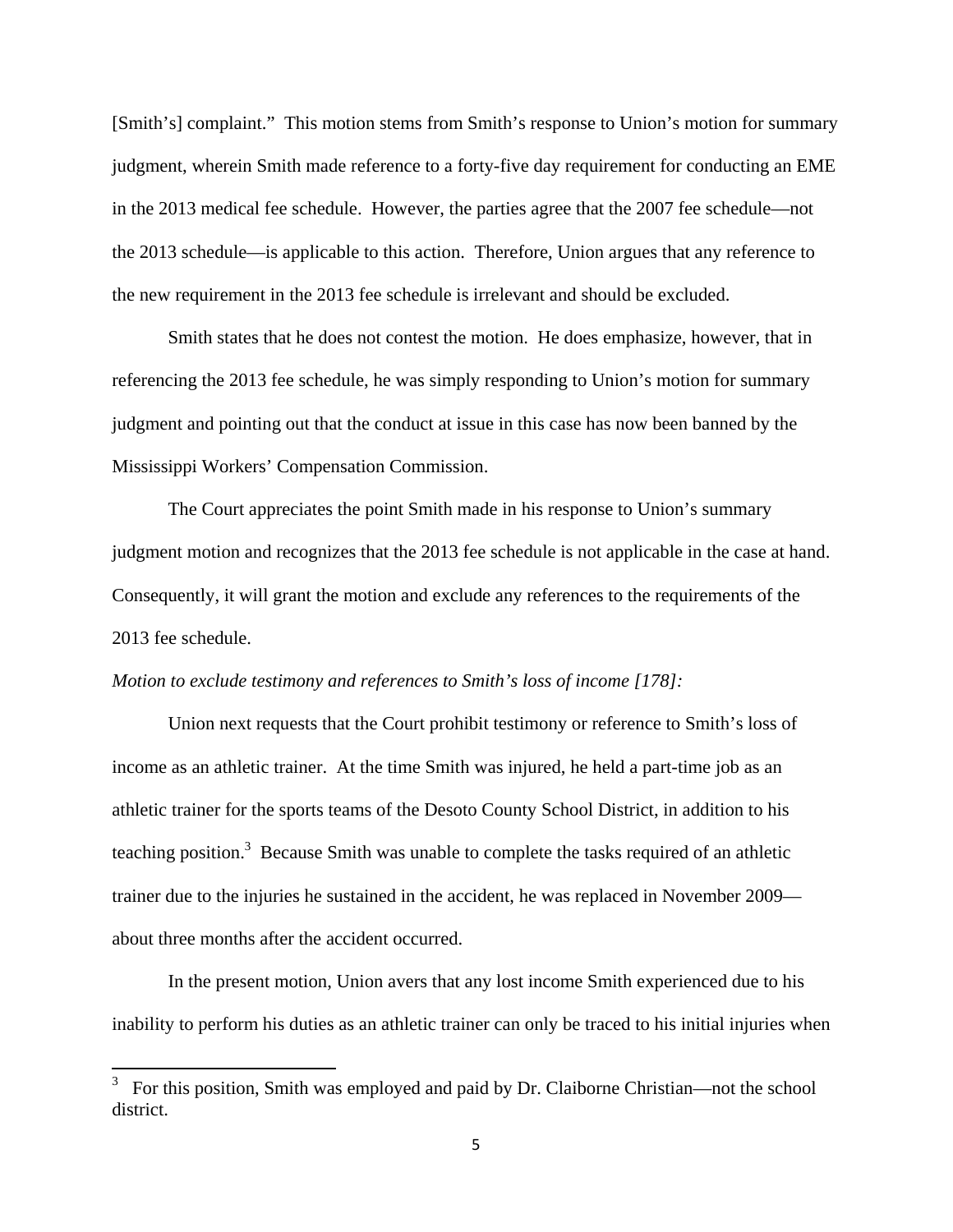he fell from the ladder—not the alleged delays that form the basis for this action. Stated differently, Union contends that Smith would not have been able to perform his duties as an athletic trainer regardless of whether it had delayed or not and he therefore should not be permitted to recover damages for that loss of income. Consequently, Union requests that any evidence concerning income Smith would have earned in his capacity as an athletic trainer be excluded as irrelevant.

 In response, Smith states that "[t]here is not now nor has there ever been a claim in this litigation for loss wages [sic] because [he] was not able to work as a personal trainer, only because of delay in his being able to return to work, any kind of work." Smith then concedes that Union's motion is proper and unopposed. It will be granted.

# *Motion to exclude testimony and reference to Smith's familial loans, refinancing, or similar expenses [180]:*

 Throughout discovery, Smith has contended that he was forced to borrow money from family members, refinance his home, and incur litigation costs due to Union's conduct, and that these costs resulted in increased stress and anxiety for him. In the present motion, Union states that evidence concerning these costs should be excluded because "[n]one of these alleged financial damages/expenses have been formally identified, and no additional information regarding the same has been produced." Moreover, Union emphasizes Smith's answer to a supplemental interrogatory, wherein he was asked to provide a calculation of his alleged monetary damages and responded as follows:

SUPPLEMENTAL ANSWER: The expenses and litigation costs required and as set forth in my Complaint [1] Subparagraph d. page 10, are those related to litigation expenses, expert witness fees, etc. They are not calculable until they are allowed in a post-trial motion for these fees and expenses and are the only expenses that I claim.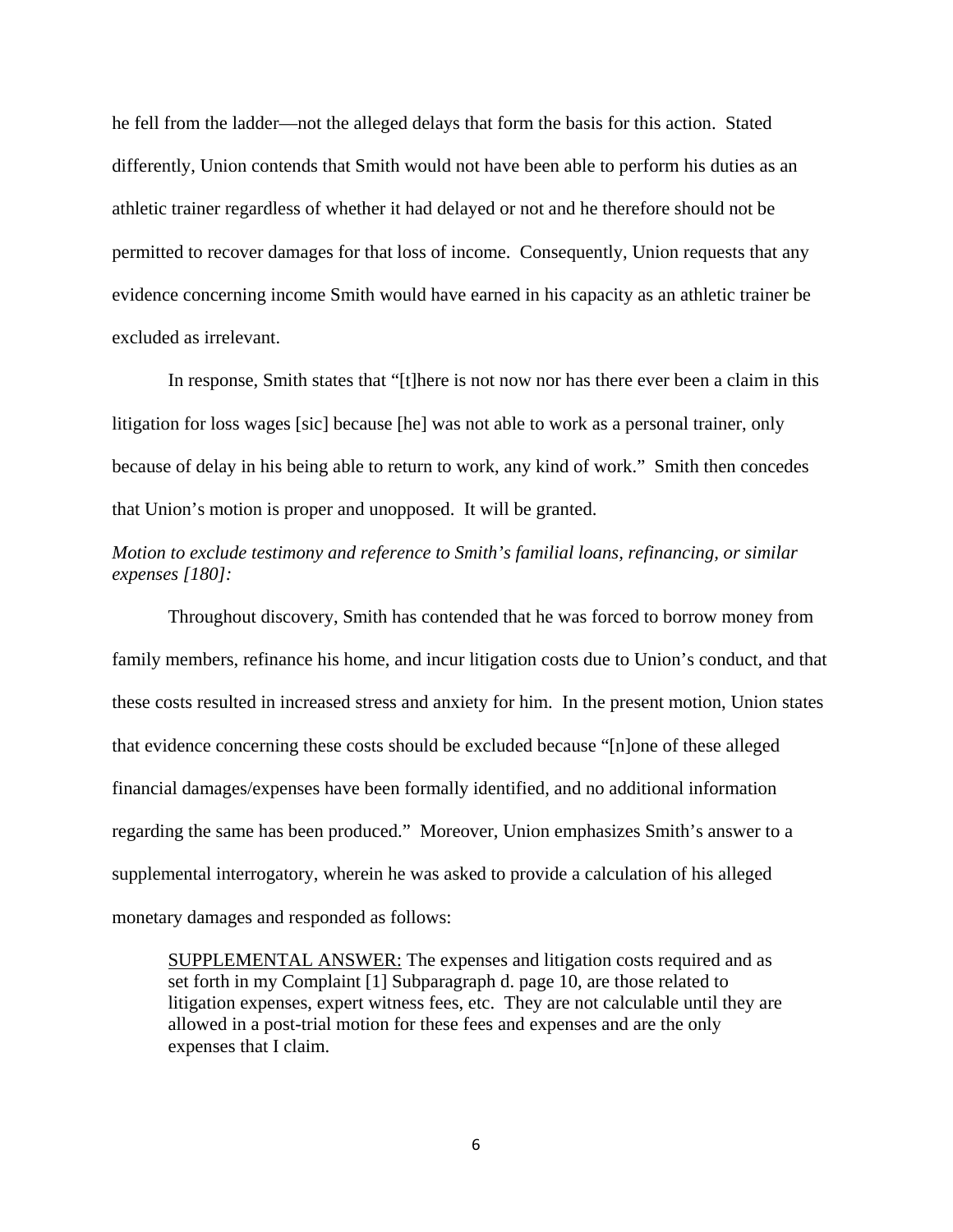Relying on this response and the fact that he has not provided any documentation of expenses incurred, Union avers that Smith should be prohibited from introducing evidence or referencing them at trial.

 Smith opposes the motion. He states that no documentation concerning the money he borrowed from family members was produced in discovery because no such documentation exists. Moreover, he argues that while he "never provided the exact amount borrowed from his in-laws, the fact he did indeed have to *borrow* is relevant to his claim as set forth in paragraph 16 of the Complaint [1] that 'Plaintiff was required to remain unnecessarily in discomfort, pain and unable to return for work for months and months, while [Union] simply did nothing to provide authorized medical care.'" Thus, Smith's position is that he suffered injuries, such as stress and worry, because he was required to borrow money and refinance his assets while Union unnecessarily delayed in authorizing medical treatment, preventing him from recovering more quickly.

 The Court finds Smith's response persuasive. Despite the fact that he does not have documentation showing that he borrowed money and has not disclosed the amounts of those loans, the fact that he had to do so—regardless of the amount—is relevant to his damages. Of course, if Union is concerned that Smith may not be telling the truth about the loans or suspects that the loans were for an inconsequential amount, it may attempt to bring out those points at trial on cross-examination. *See Daubert v. Merrell Dow Pharmaceuticals, Inc.*, 509 U.S. 579, 595, 113 S.Ct. 2786, 125 L.Ed.2d 469 (1993) ("Vigorous cross-examination, presentation of contrary evidence, and careful instruction on the burden of proof are the traditional and appropriate means of attacking shaky but admissible evidence."). In the Court's view, this avenue is sufficient to address Union's concerns. The motion will be denied.

7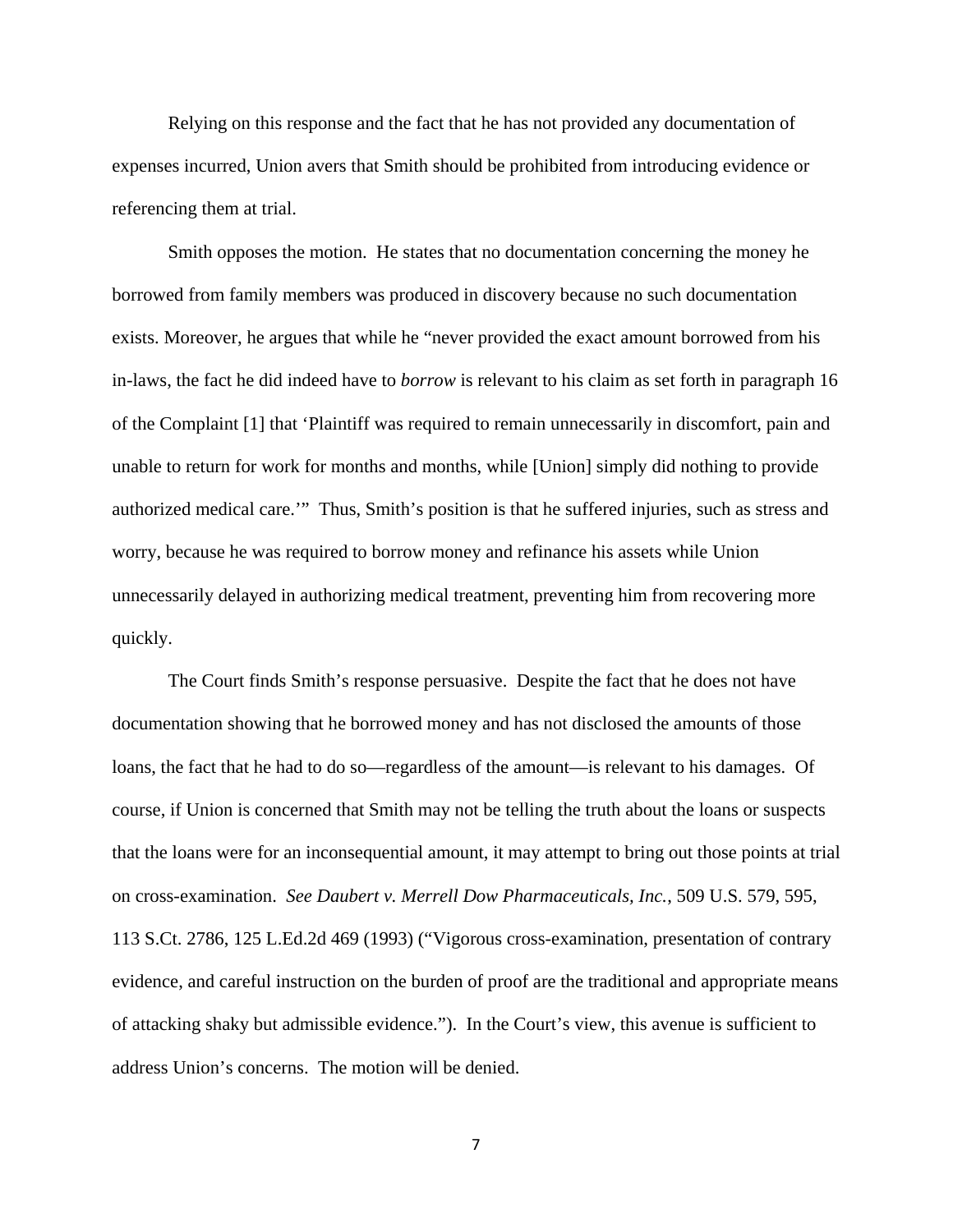# *Motion to exclude testimony and references regarding the termination and personnel file of Jorge Vallejo [182]:*

Union's next motion concerns the personnel file of Jorge Vallejo. Vallejo was employed as an adjuster by Union at the time Smith's injury occurred. He was assigned to Smith's workers' compensation claim on February 10, 2010. Vallejo was ultimately terminated by Union for ineffective job performance. His personnel file includes disciplinary write-ups, evaluations, and other documentation concerning his job performance and termination. As to the personnel file, Union states that "[d]espite Vallejo's personnel file and termination documentation making no reference to the handling of [Smith's] claim, Union anticipates that [he] will attempt to introduce this evidence at trial." Union argues that the personnel file is inadmissible because it is "irrelevant, prejudicial, and evidence of a subsequent remedial measure." Thus, its position is that the evidence should be excluded under FRE 401, 402, 403, and 407.

 In opposition, Smith states that he does not plan to introduce Vallejo's entire personnel file; rather, "he intends to introduce five (5) documents (P.42, 43, 44, 45, 46) that show, during the time frame relevant to this action, that Vallejo did not return telephone calls or emails which led to unnecessary delay in injured workers receiving timely medical care. He showed absolute indifference to the well-being of workers' compensation claimants insured by Union, of which Smith was one."

 Union's motion is well-taken. While the fact that Vallejo often failed to return phone calls or emails may have some probative value, it is far outweighed by the potential prejudicial effect that it may cause the jury. In the Court's view, there is a significant probability that admitting documents showing the adjuster assigned to Smith's case often failed to return calls in

8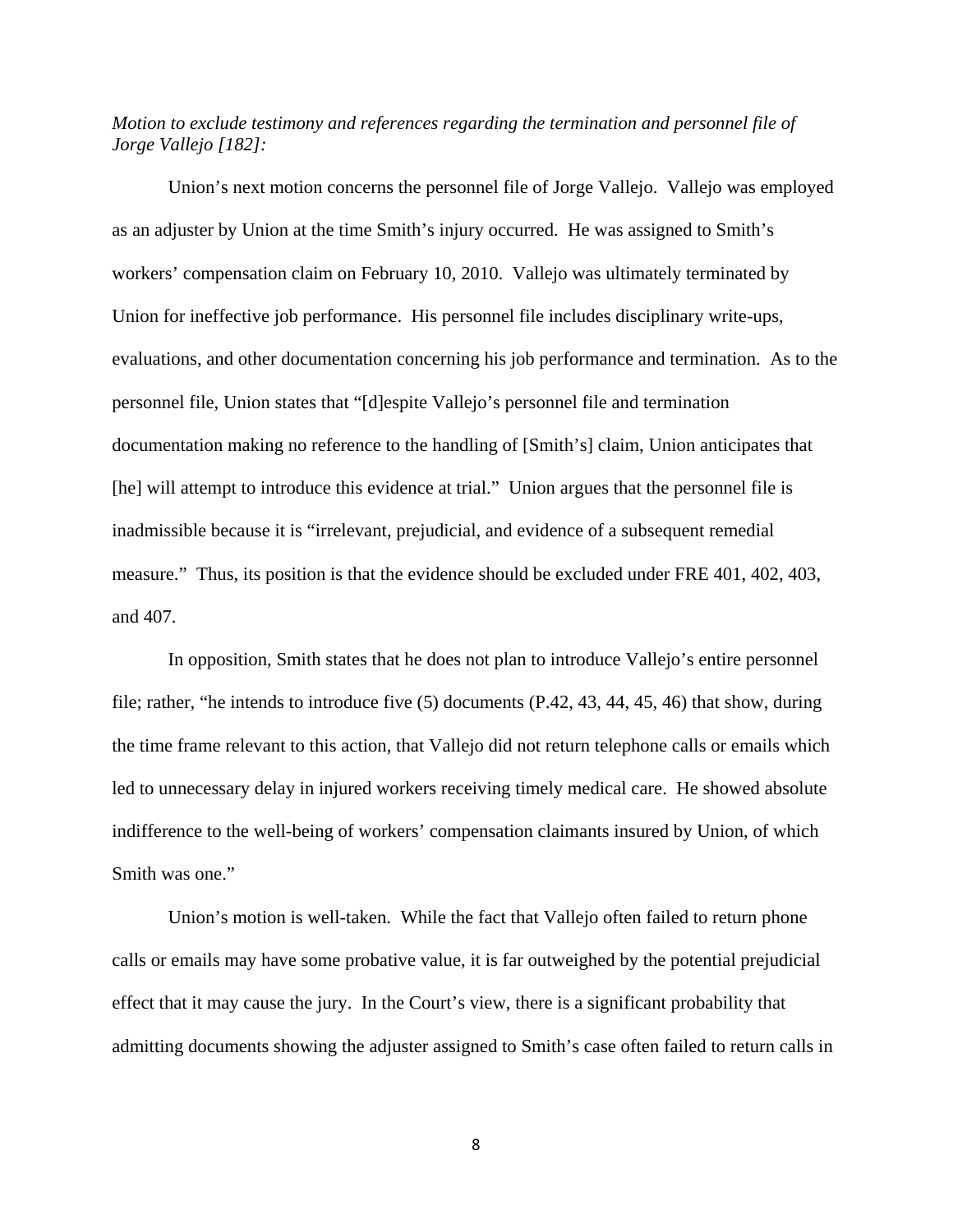other cases would unnecessarily inflame the jury and cause unwarranted prejudice against Union in this case.

Additionally, the Court notes that it is not clear which documents Smith intends to introduce from the file. As mentioned above, his response states that he "intends to introduce five (5) documents (P. 42, 43, 44, 45, 46) that show . . . that Vallejo did not return telephone calls or emails which led to unnecessary delay in injured workers receiving timely care." Presumably, Smith is referencing pages 42-46 of the personnel file attached to Union's motion. The Court has reviewed these specific documents, along with the rest of the file, and finds that their probative value is minimal. The documents concern Vallejo's job performance as a whole—not his performance in this specific case. They will be excluded, and the motion will be granted. *Motion to exclude certain testimony of Deborah Moore [184]:* 

 Union next argues for the exclusion of certain testimony of Deborah Moore. Moore is, or was at the relevant time period, employed as a paralegal for Shane Tompkins—the attorney who represented Smith during the administrative process in this case. The motion relates to statements made by Moore in her deposition, wherein she stated that Jeff Skelton—Union's counsel during the administrative process—made comments to her about Jorge Vallejo's handling of Smith's case. Moore's deposition testimony relevant to this motion was:

**Q.** Did [Skelton] ever explain to you what was going on or why there was a problem?

**A.** The majority of the time, he would say that he had been unable to reach Mr. Jorge. He would be unable to reach him, or he wouldn't call him back. And he would say, "I'm doing the best I can. I can't do much when my client won't call me back."

**Q.** You mentioned it was the same conversation all the time when you called [Skelton]. What would be his response?

. . .

**A.** "I'm waiting to hear back from my adjuster. My adjuster hasn't called me back yet. I haven't been able to get in touch with my adjuster yet."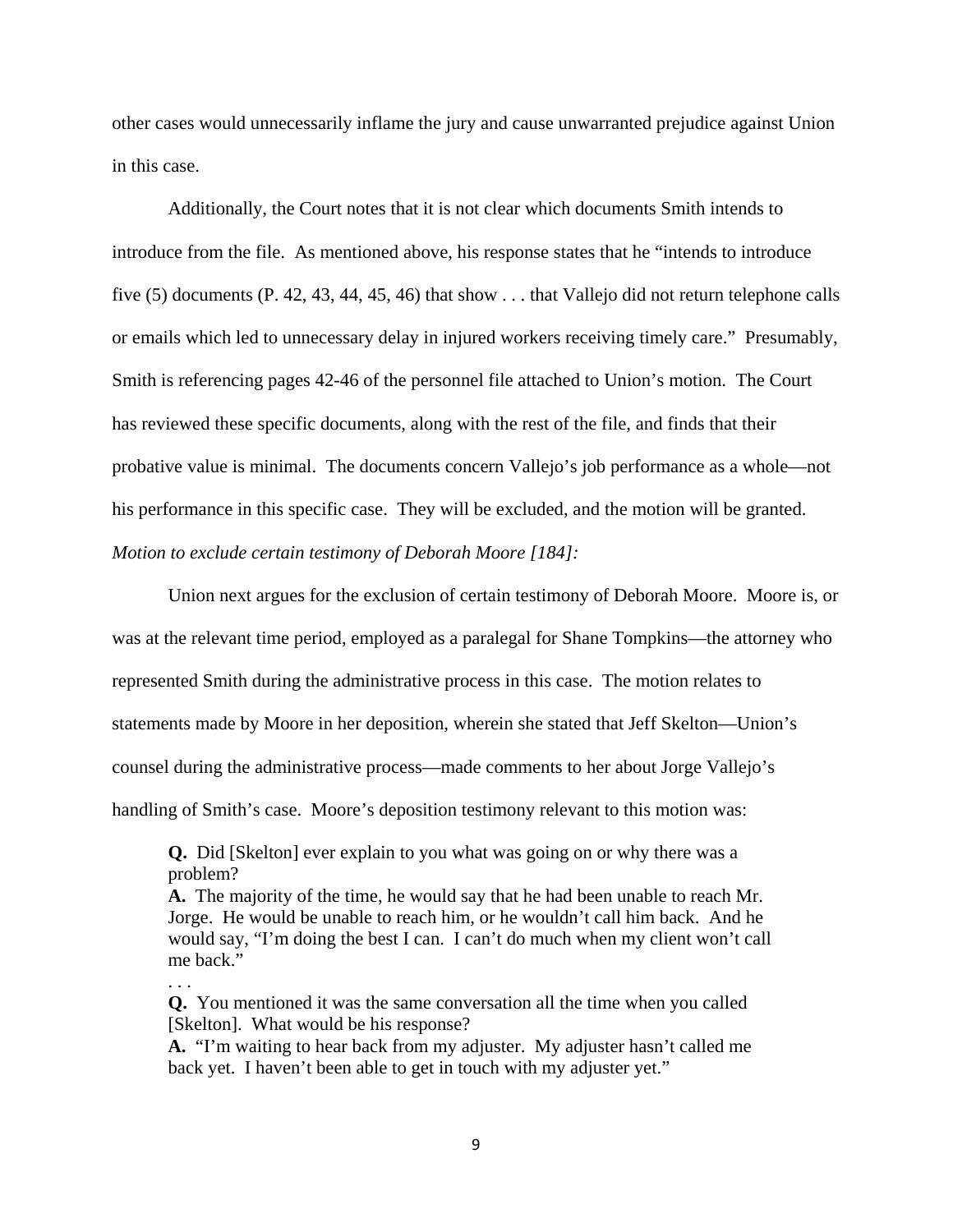Union argues that "[a]ny testimony from Moore and/or arguments or references from [Smith's] counsel to such testimony regarding Skelton's alleged inability to contact Vallejo are irrelevant to the allegations in [Smith's] Complaint." Union's contention is that it complied with all utilization review guidelines, making the fact that Skelton was allegedly unable to make contact with Vallejo concerning medical treatment and testing that had already been nonauthorized have no probative value.

The Court is unpersuaded by Union's argument. Unlike the personnel file that the Court addressed above, which related to Vallejo's treatment of other cases, Moore's proposed testimony directly relates to Smith's claim. In fact, part of Smith's allegations is that he attempted to contact Union but was unable to obtain any help to promptly resolve his concerns regarding the non-authorizations. Therefore, the Court finds that this testimony, which corroborates Smith's theory that it was difficult to communicate with Union, is relevant. However, it also recognizes that this testimony may possibly be inadmissible in some contexts, and it will have to make such rulings in the context of trial. *See Gonzalez*, 2013 WL 1150003, at \*1 ("Denial of a motion *in limine* does not necessarily mean that all evidence contemplated by the motion will be admitted at trial. Denial merely means that without the context of trial, the court is unable to determine whether the evidence in question should be excluded."). Therefore, Union may raise its objection to this evidence at trial; however, without the context of trial, the Court cannot definitively conclude that the testimony is inadmissible on all potential grounds. Consequently, the motion will be denied.

# *Motion to prevent argument that assertion of privilege equates admission of liability, fault, or other similar contention [186]:*

 Union's final motion relates to a detailed log containing documents that "largely relate to communications between Skelton and his employees." Although Union produced the documents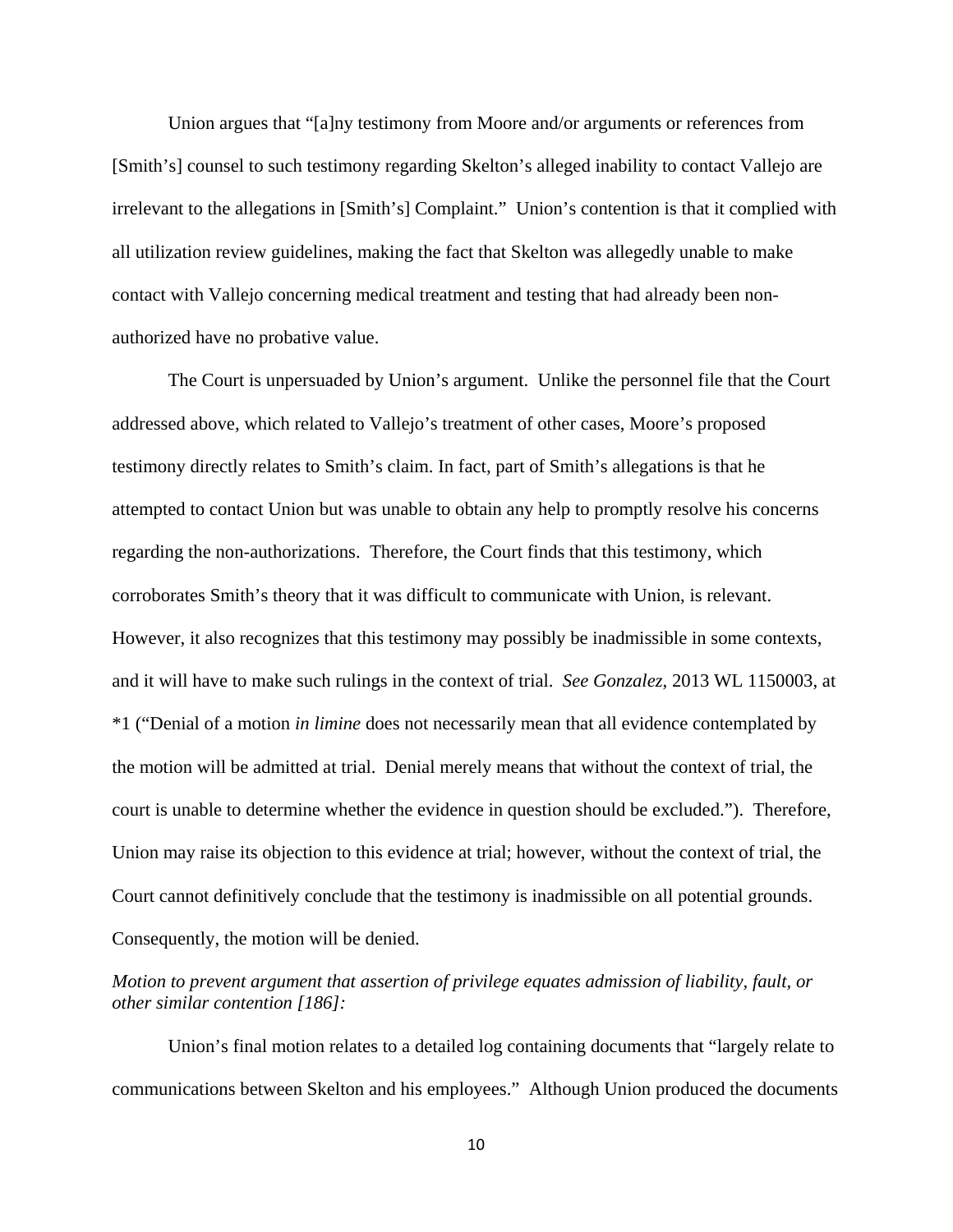in discovery, it asserts that they are inadmissible at trial pursuant to FRE 502. In the motion, Union states that "though the communications are lawfully protected, Union anticipates that [Smith] will attempt to argue at trial the Union's non-production of the communications provides an inference that the documents contain damaging evidence. . . [and that] [a]ny testimony, argument, reference, or mention, directly or indirectly, that Union's non-production of privileged communications provides an inference of liability, fault or similar contention, should [] be excluded."

 In his response, Smith avers that "[w]hile it is certain these documents contain damaging evidence, Plaintiffs [sic] attorney has never indicated they would attempt to make such an assertion that hiding behind the privilege as Union has done in this matter provides an inference of liability, fault or other contention." Thus, it appears that, without explicitly stating so, Smith concedes this motion. It is well-taken and will be granted.